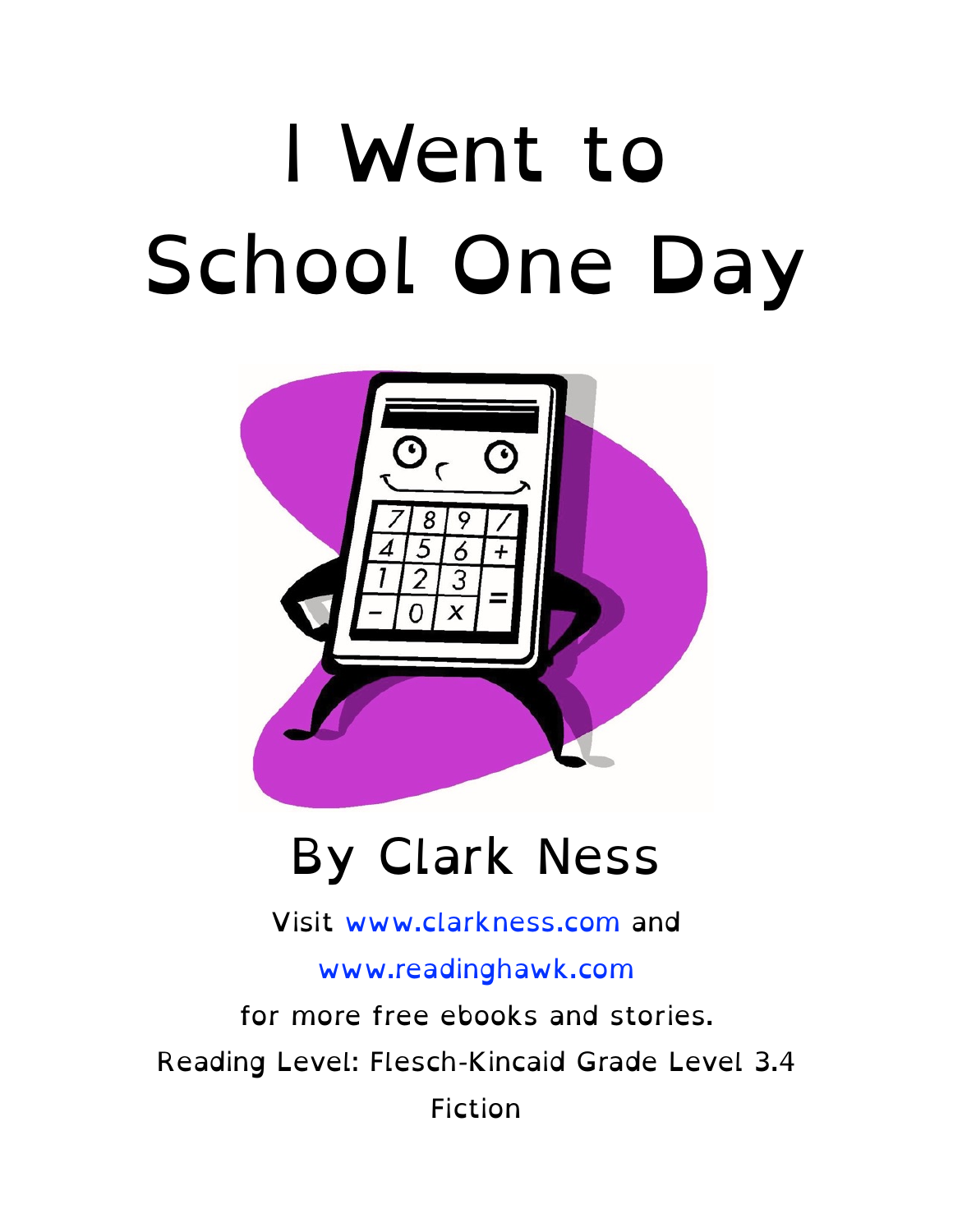

## I went to school one day and a calculator was my teacher.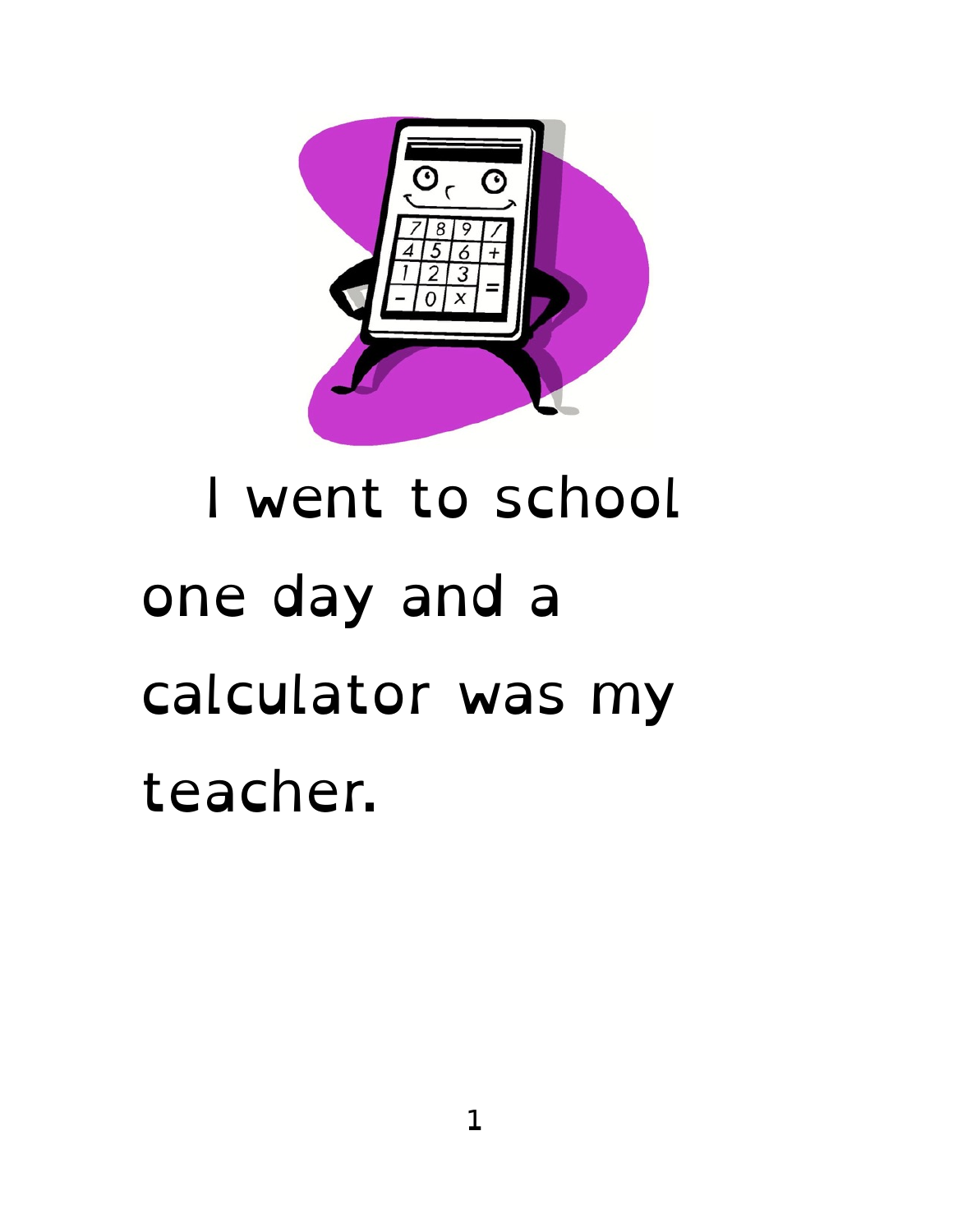

#### The calculator was good at helping me with my math, but it was not my teacher.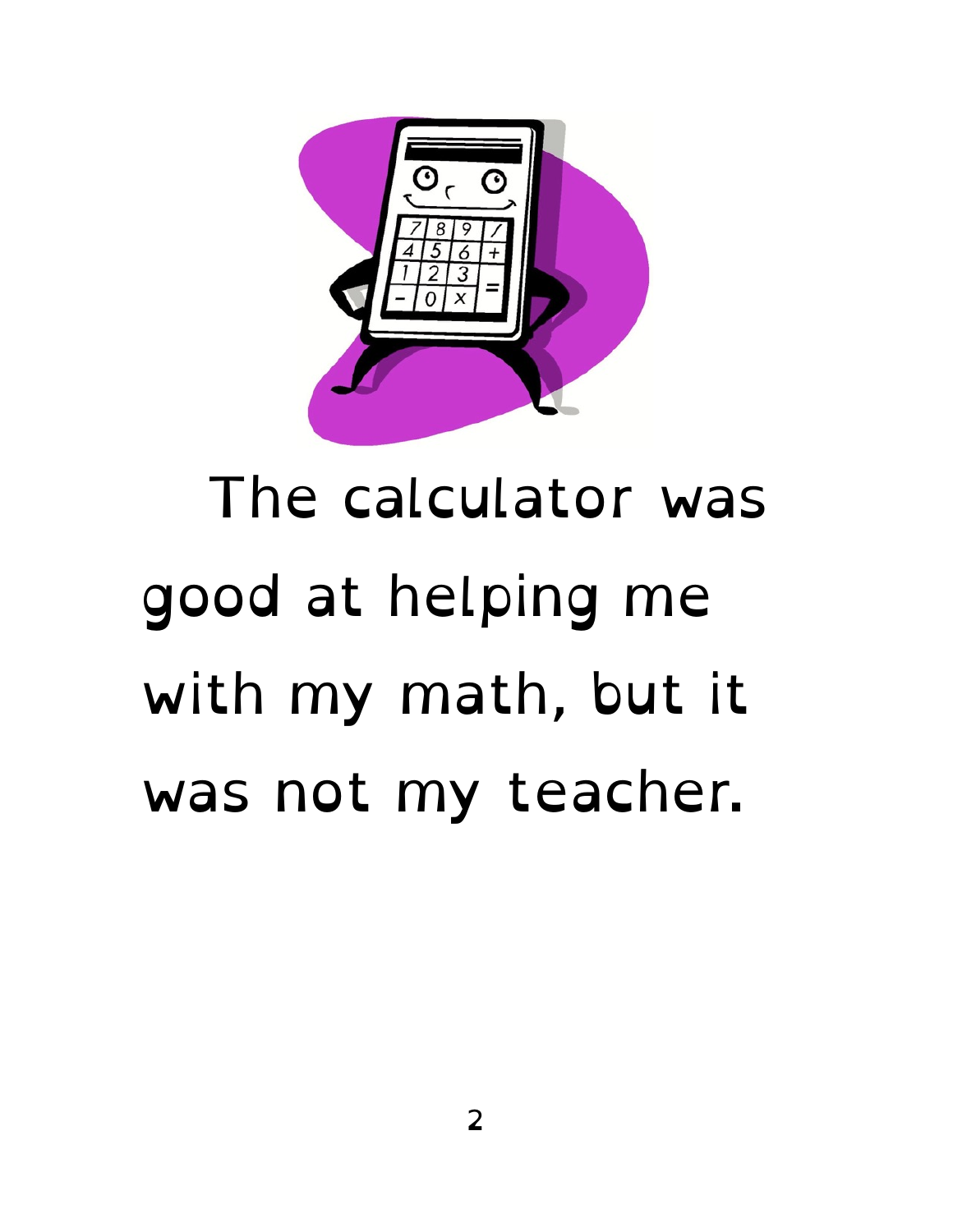

#### I went to school the next day and a pencil was my teacher.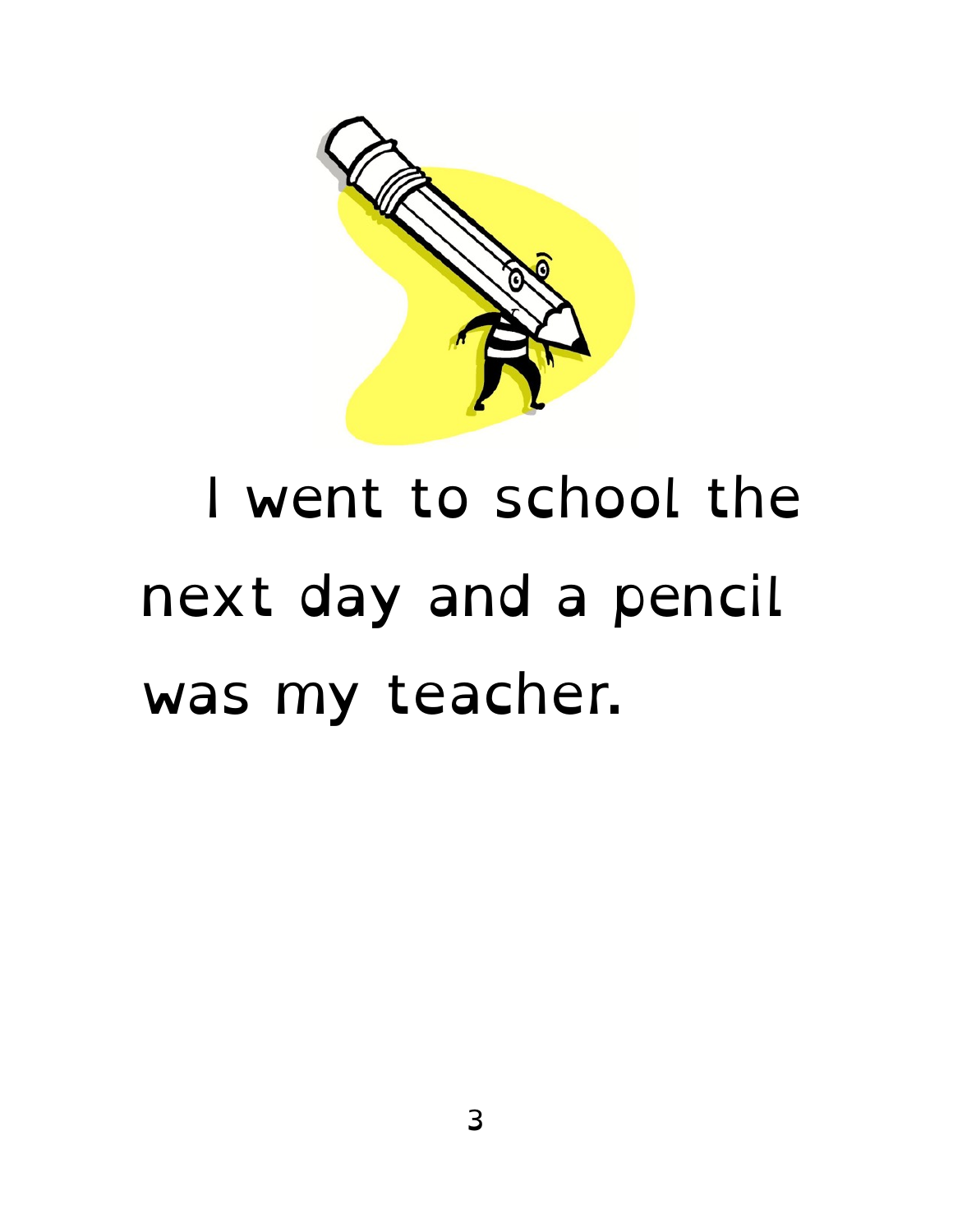

#### The pencil was good at helping me with my writing, but it was not my teacher.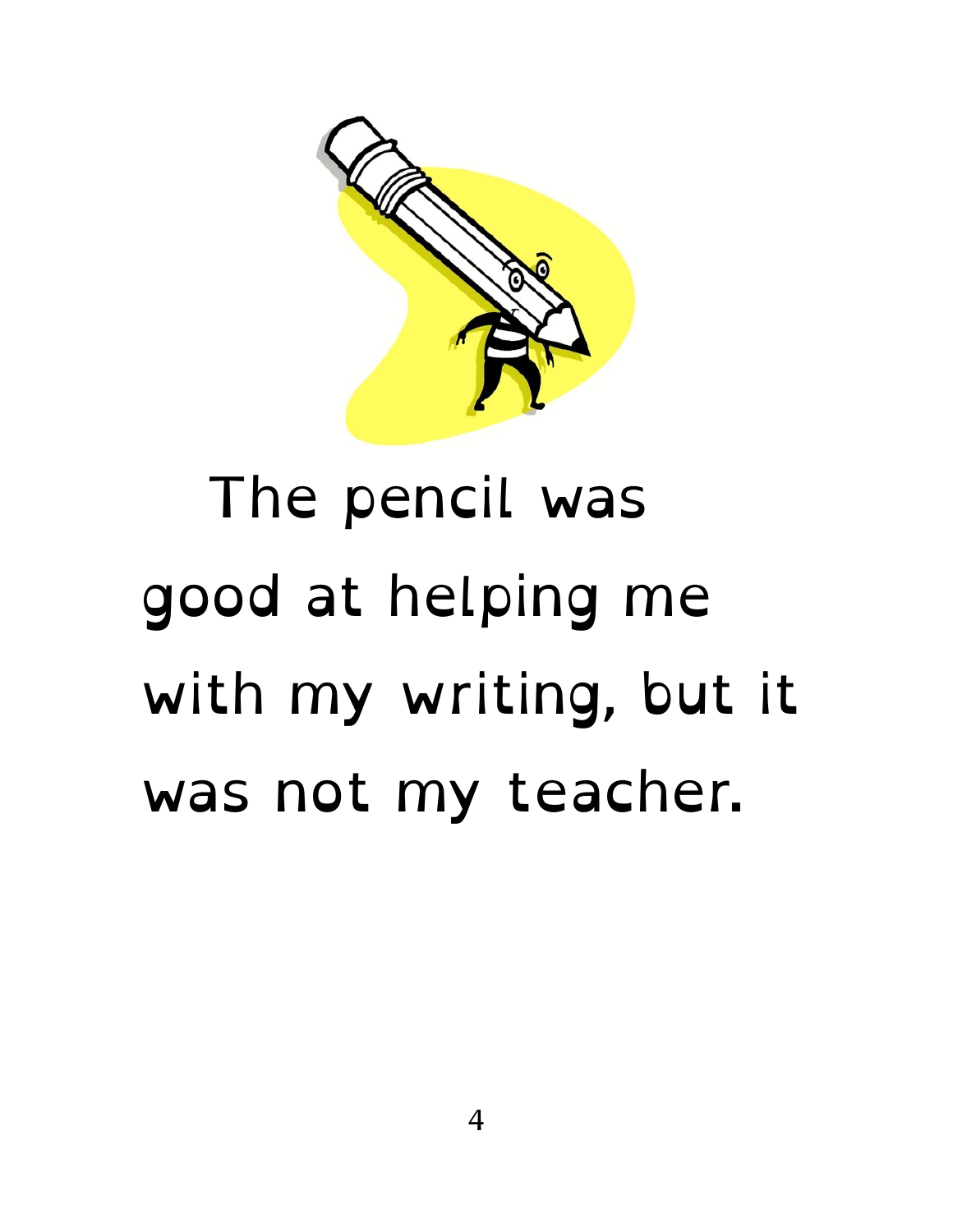

#### I went to school the next day and a notebook was my teacher.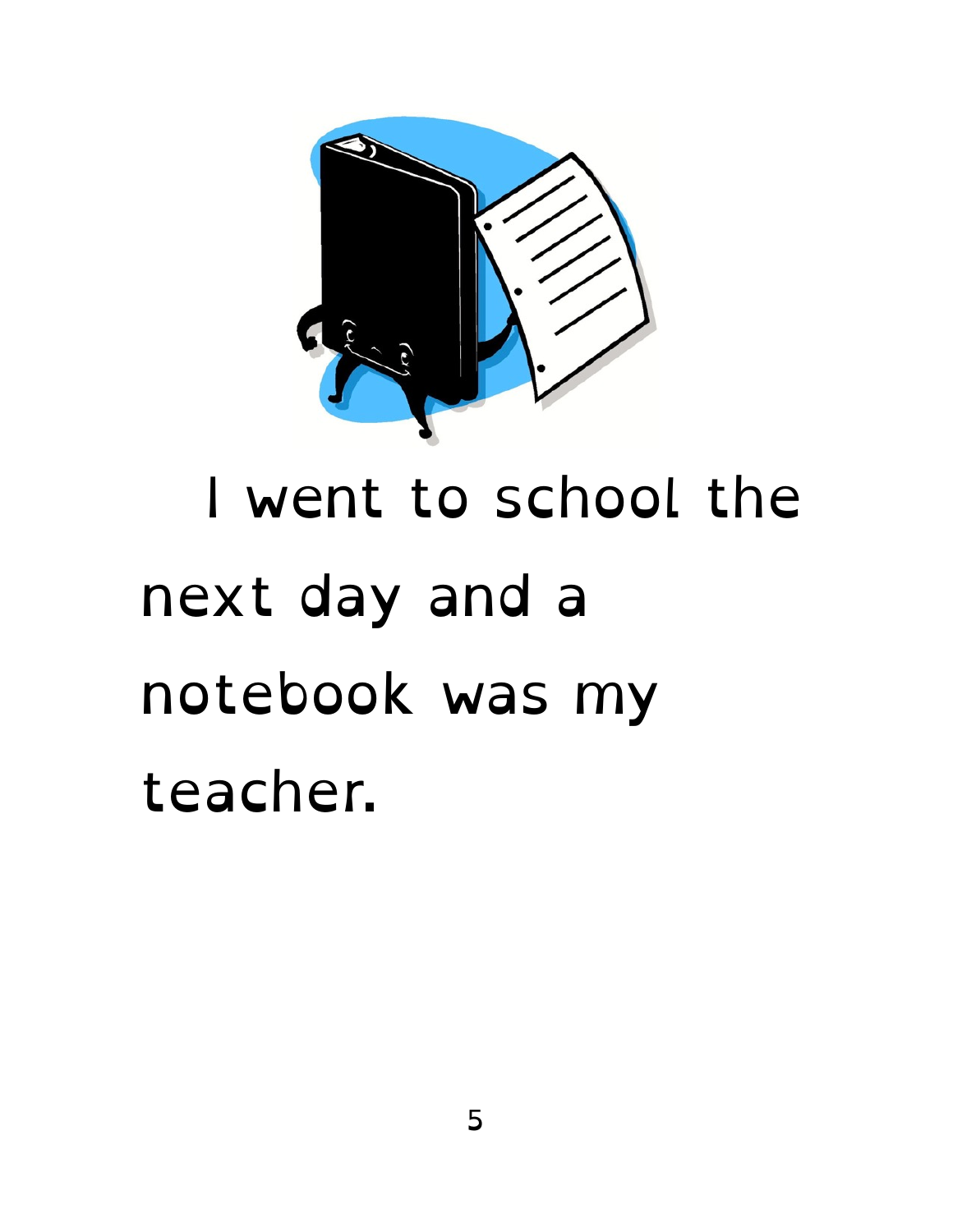

## The notebook was good at helping me keep track of my papers, but it was not my teacher.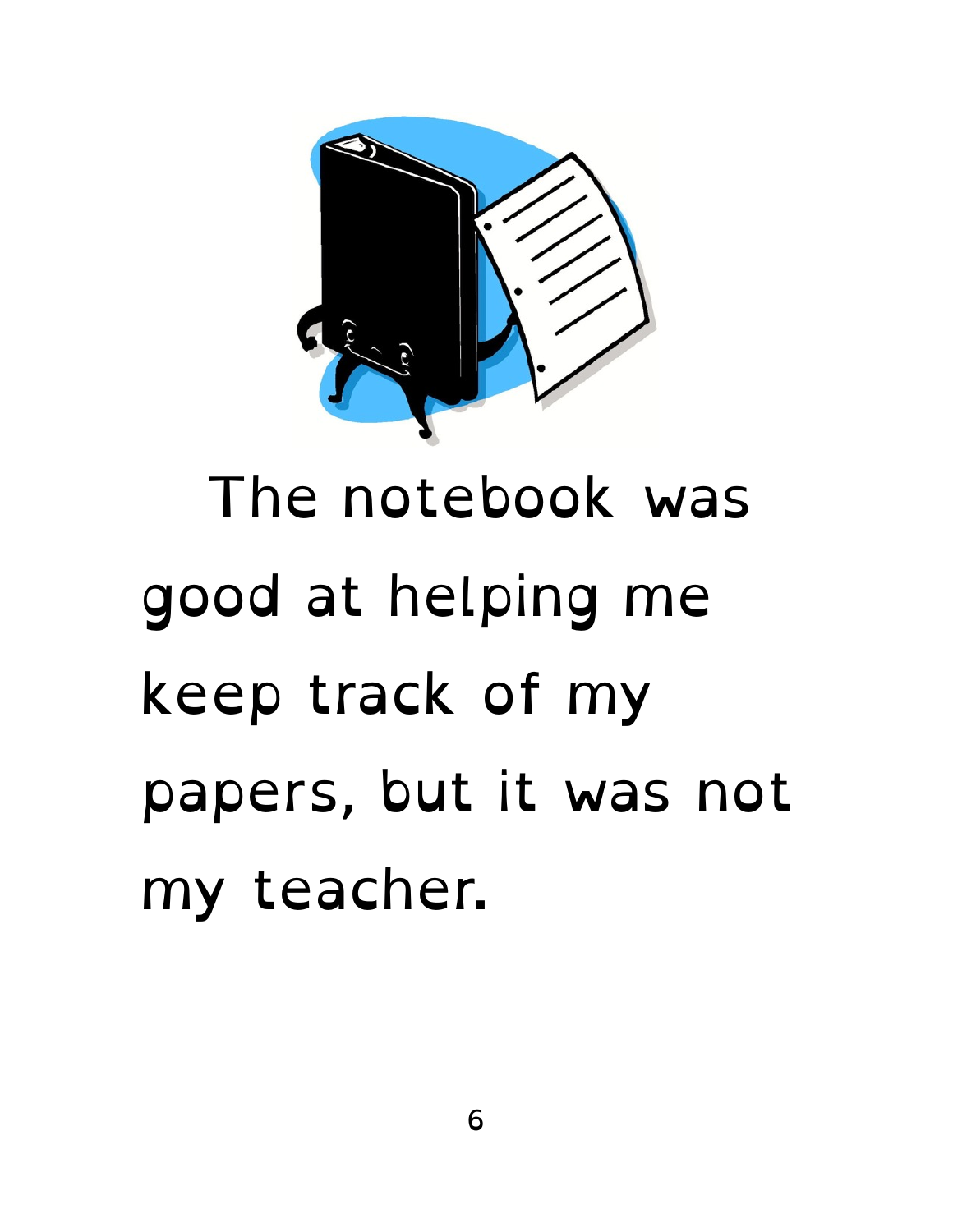

## I went to school the next day and my teacher was my teacher.